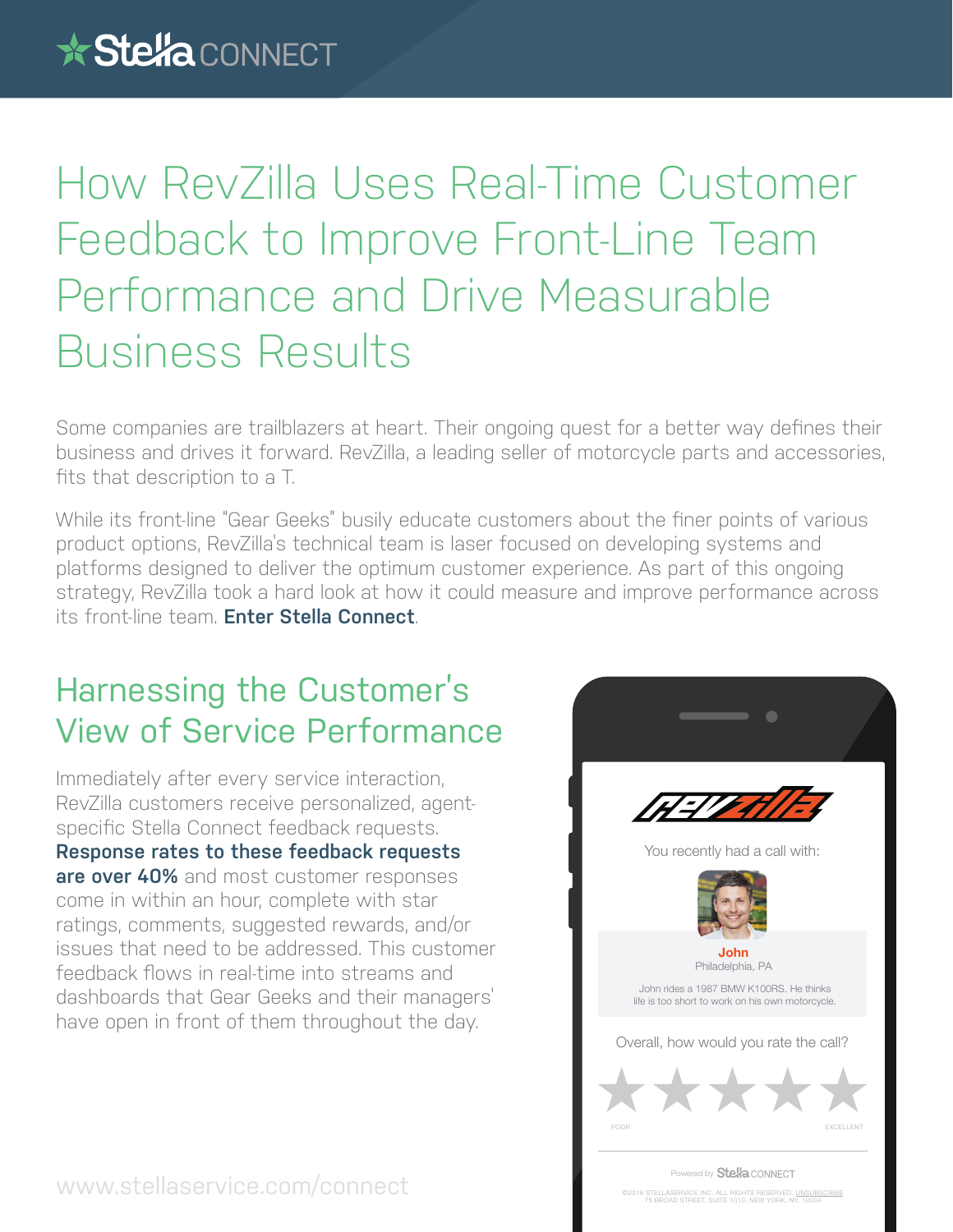## Lloing Ctalle Cappact to  $+$   $\sim$  II Using Stella Connect to Drive Front-line Performance



**PERSONAL EXAMPLE 20 INTEREST AND CONSIDER AN AREA CONSIDER**<br> **PASSIFY determine which 20 interactions to review. Supercharged QA: RevZilla's QA program involves** managers reviewing 20 customer interactions per Gear Geek per week. Using the customer feedback **Team leader Star Respo Collected through Stella Connect, managers can now**  $Robert Wilson$   $35$  Call recordings or chat / email transcripts are then pulled and reviewed. Flagging positive or negative interactions that meet specific criteria, rather than randomly selecting 20 interactions that might not be randomly selecting and interactions that might not be representative of actual performance, has made the company's QA program much more effective.



**More focused monthly reviews: During monthly** "Geek Speaks," managers sit down with individual Gear Geeks and use Stella Connect's Trends dashboard to discuss how their overall performance has changed *Medge* Professionalism month-over-month and how it compares with that **15 12** of other team members. After this macro review, managers then use Stella Connect to dive into individual interactions. The combination of macro and micro insights centered on real-life examples makes these monthly sit-downs more productive for managers and more meaningful for Gear Geeks. **15** menth ever menth and bow it compared with that



**Real-Time Micro-Coaching:** The real-time flow of customer feedback enables managers to deliver in-themoment micro-coaching on the contact center floor, essentially filling the gaps between monthly Geek Speaks and helping to drive continuous performance improvements. As well as this manager led microcoaching, Gear Geeks leverage their personal Stella Connect streams and dashboards to self-correct their behavior, which reduces the burden on managers and gives Gear Geeks greater control and autonomy.